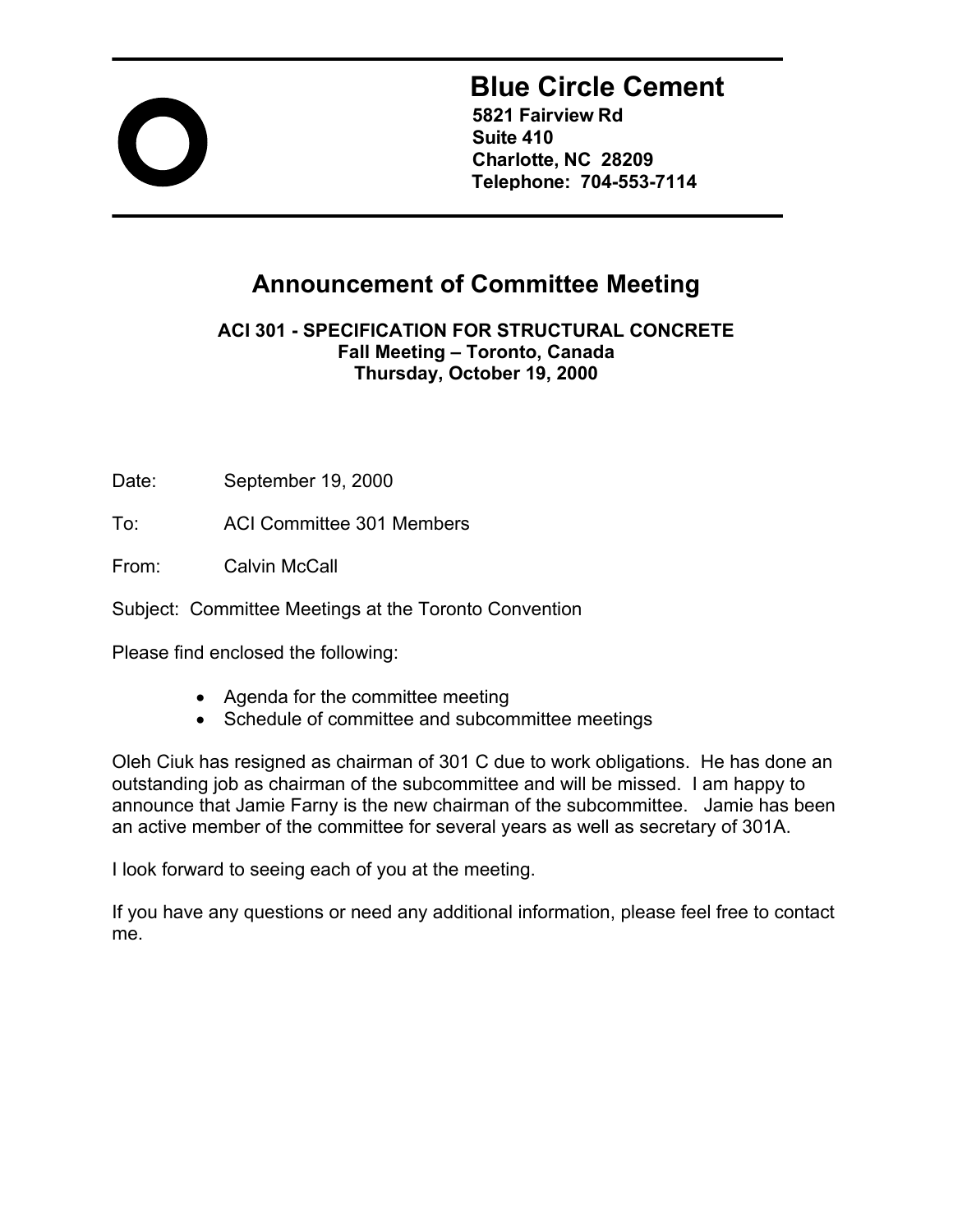#### **Agenda of Committee Meeting**

#### **ACI 301 - SPECIFICATION FOR STRUCTURAL CONCRETE FALL MEETING – Toronto, Canada**

| Thursday, October 19, 2000 | $8:30$ AM $-$ 1:00 PM | Pier <sub>2</sub> |
|----------------------------|-----------------------|-------------------|

- 1. Call to Order
- 2. Minutes of Spring, 2000 Meeting in San Diego
- 3. Introduction of Members
- 4. Announcements
	- a) Next meeting Philadelphia, PA March 25 30, 2001
	- b) Changes in membership
	- c) Roster update
	- d) Web site
	- e) Other announcements
- 5. ACI 301 M
- 6. Report on Educational Seminar Aimee Pergalsky
- 7. Report on precast concrete Jim Lee
- 8. Subcommittee Reports:
	- a) 301 A Domingo Carreira
	- b) 301 B Dave Gustafson
	- c) 301 C Jamie Farny
	- d) 301 D Roy Keck
	- e) 301 E Steve Close
- 9. Staff review 301
- 10. Discussion of specifications for items listed in ACI 318, Chapter 4
	- a) Concrete exposed to sulfates
	- b) Concrete exposed to deicing salts
- 11. Results of letter ballot 00-01-SubB, Attachment A
- 12. Other Business
- 13. Adjourn